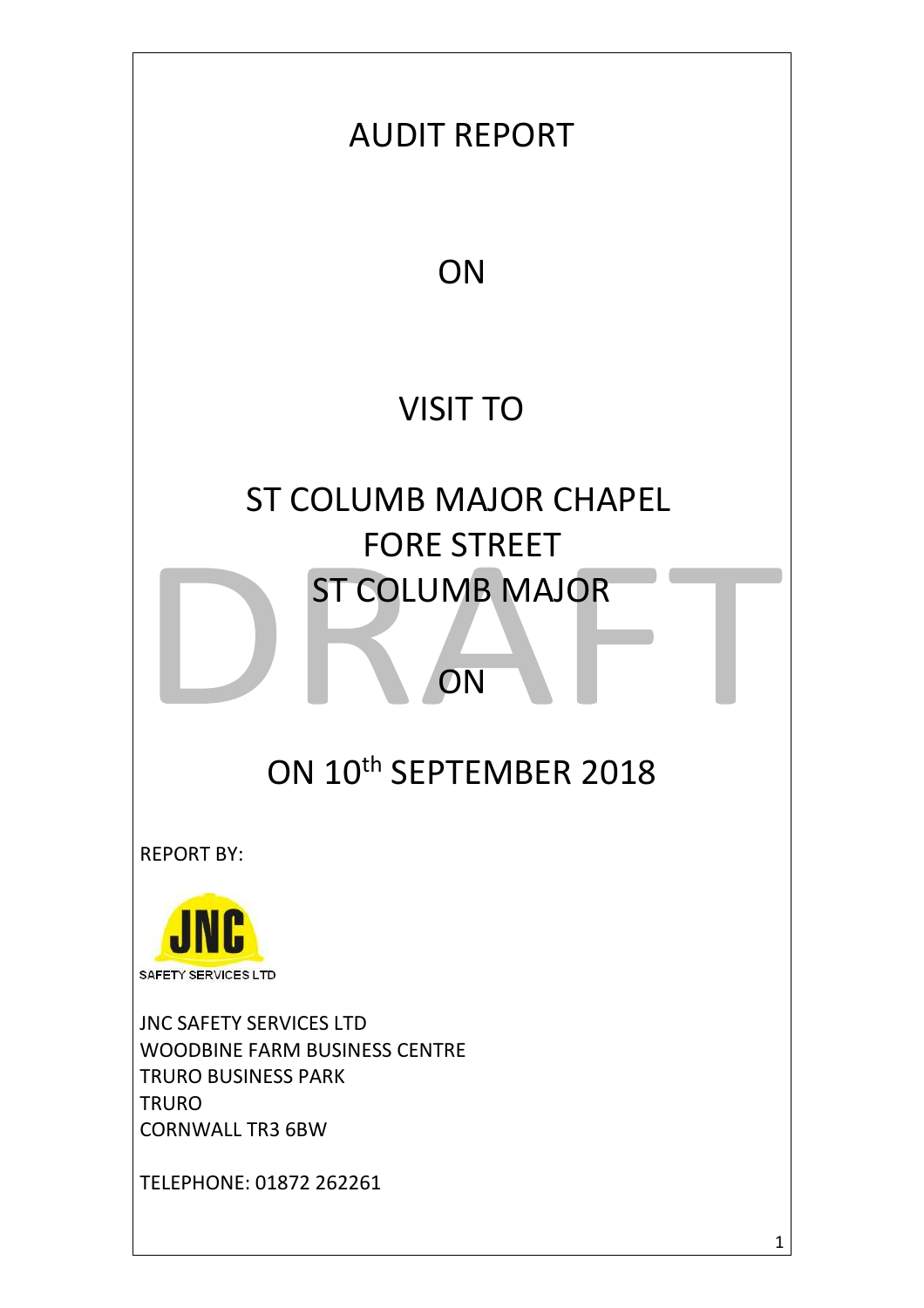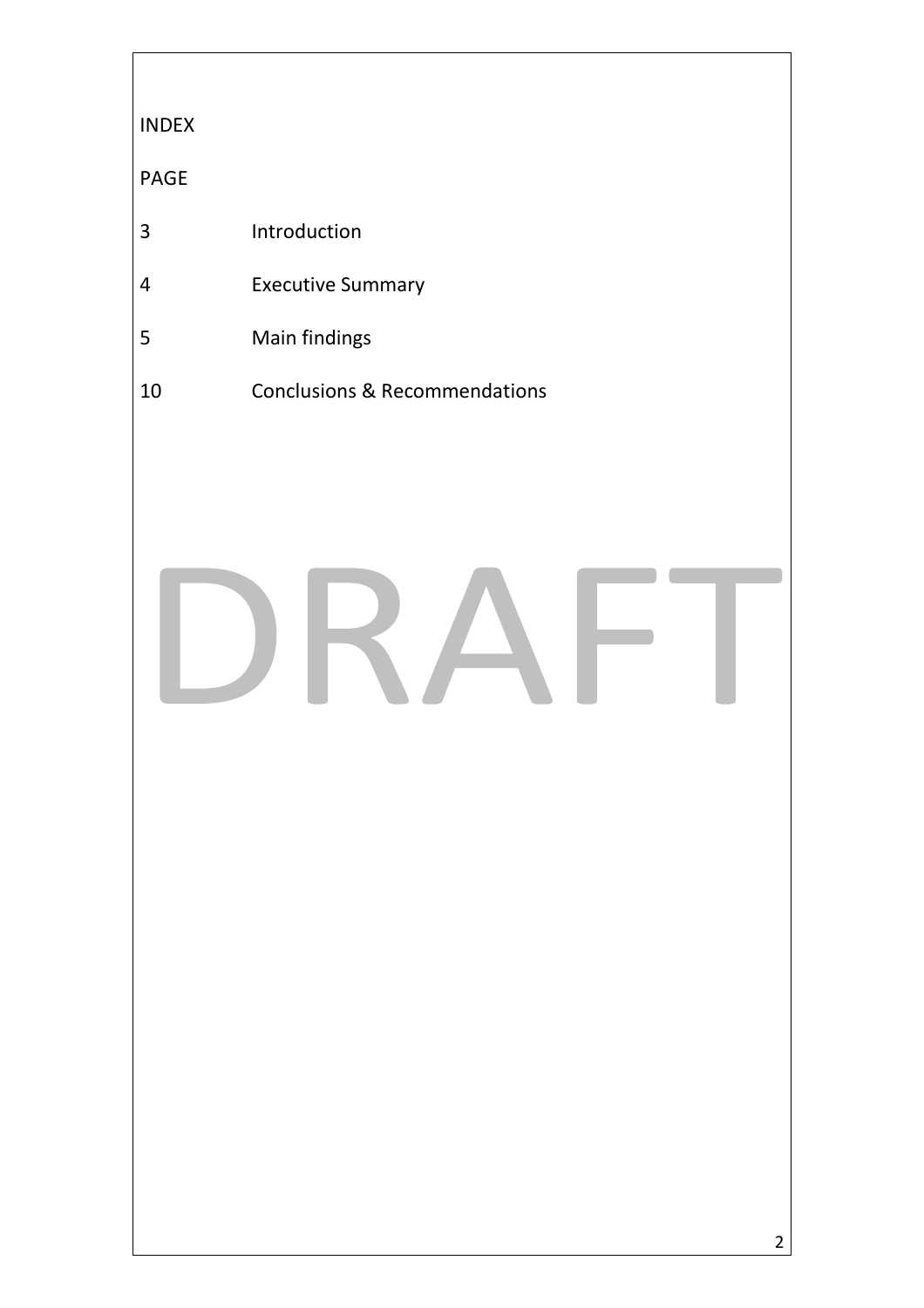# INTRODUCTION

JNC Safety Services Ltd were contacted by Cllr. Paul Wills, requesting a quotation to undertake an audit of the former Chapel in Fore Steet, St Columb Major that is now used by the local youth club as their centre.

The Council has concerns that the property may not currently be in a suitable condition for use, and needs an independent report before making a decision for the buildings future.

JNC Safety Services Ltd were engaged to undertake the audit, and a director, Neil Caddy, visited the site on Monday, 10<sup>th</sup> September 2018 in the afternoon accompanied by the Councils maintenance employee.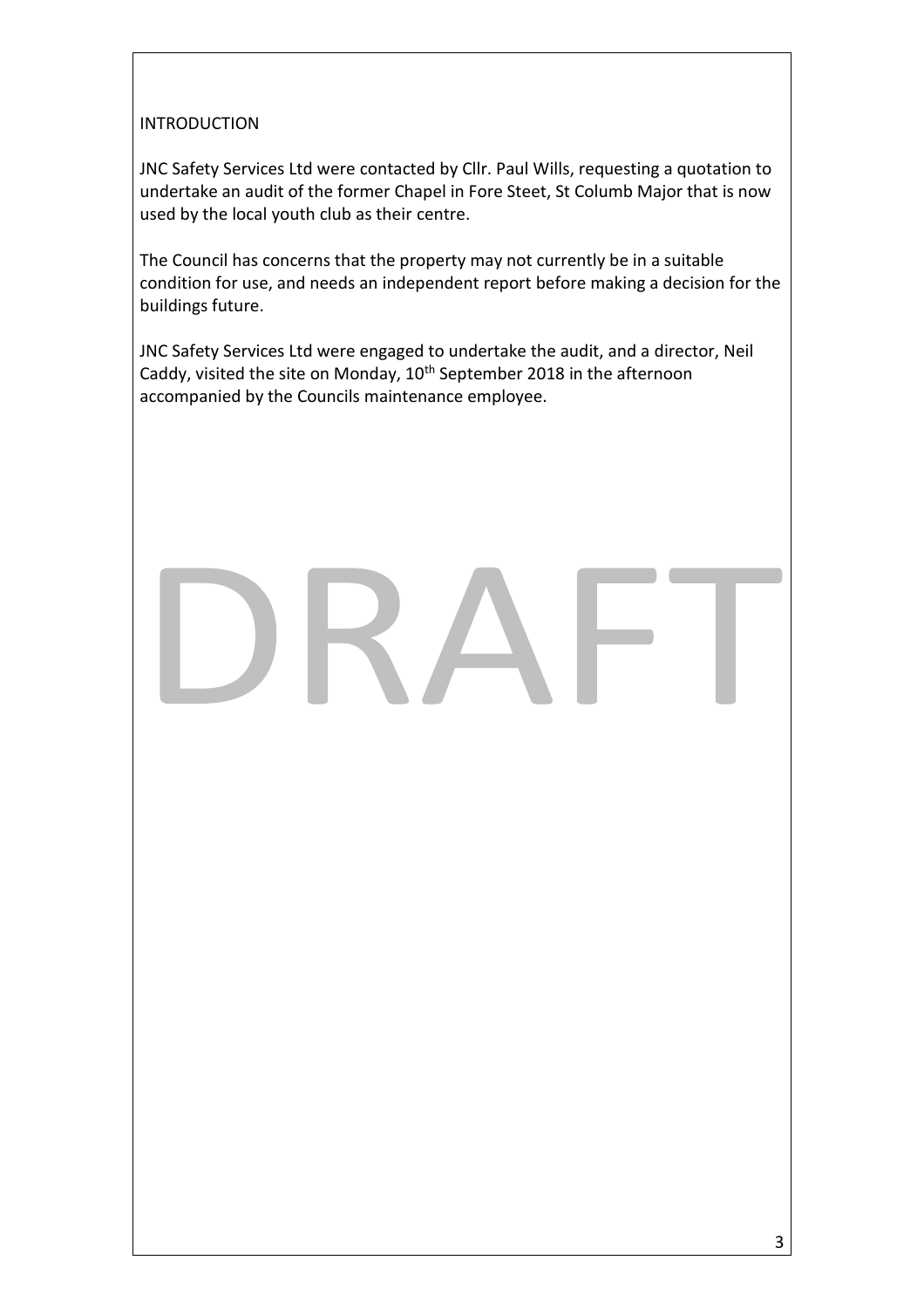## EXECUTIVE SUMMARY

The building is in an untidy and dirty state and there are several potential hazards that need to be addressed as soon as possible –

- 1 Fire extinguishers are out of test and fire exits are broken and cannot be used
- 2 The electrical system and electrical equipment do not appear to have been tested
- 3 There is a dead pigeon lying on the floor in a first floor room and there are bird droppings in several areas
- 4 There is food waste outside the main doors that is likely to attract vermin
- 5 Potential asbestos-containing materials within the building

We recommend that the centre is closed until the above items are rectified and the property is thoroughly cleaned and sanitized. Full details and photographs are shown overleaf.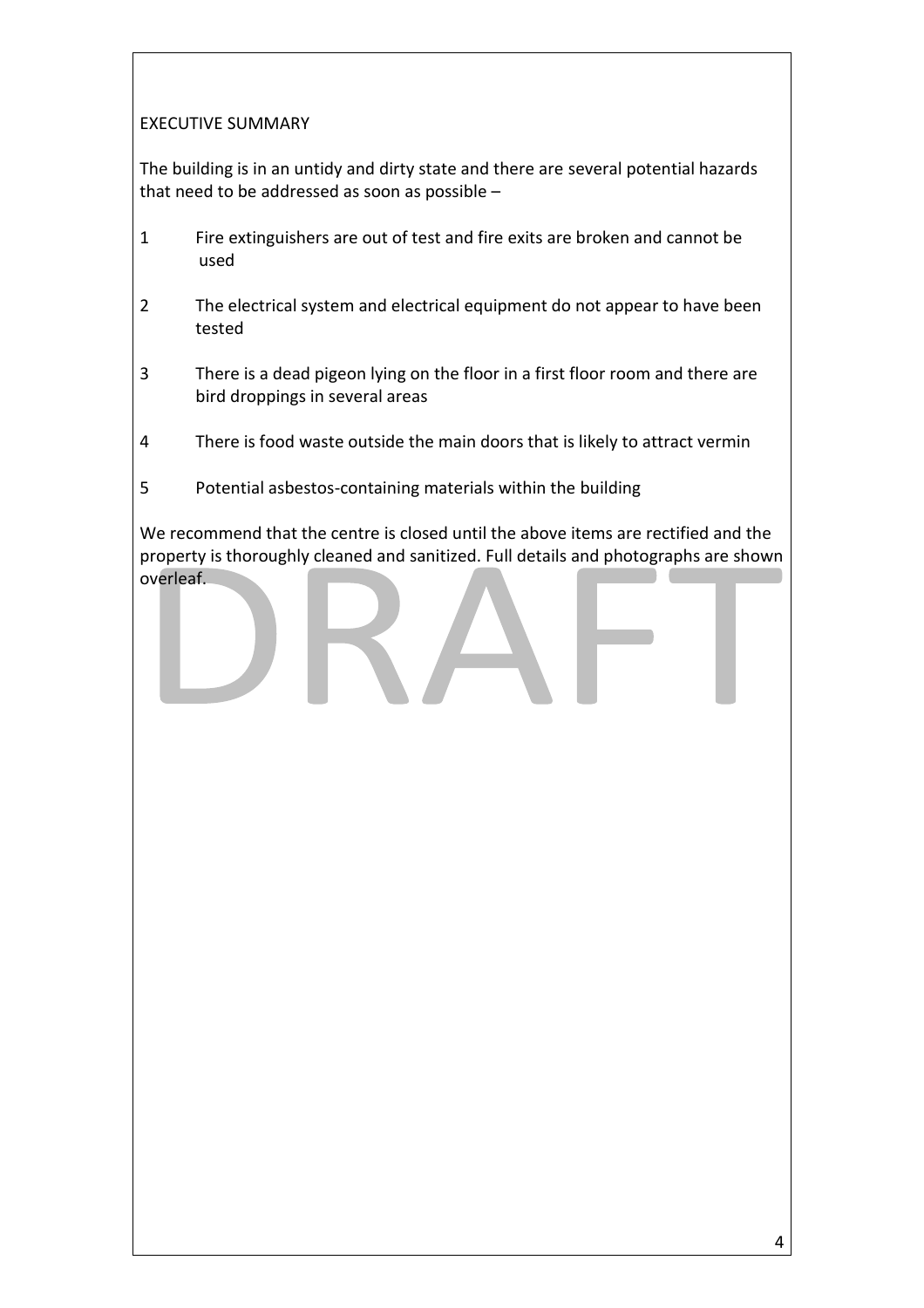## MAIN FINDINGS OF THE REPORT

EXTERNAL INSPECTION

## Rubbish & Waste

There are black bags of rubbish outside the main entrance into the hall; there is also evidence of food waste on the ground.

These items are likely to attract vermin with the risk of Weils Disease being present from infected rats.

The rubbish and food waste need to be cleared from the site as soon as possible to prevent the rats from getting inside and nesting for the winter months.

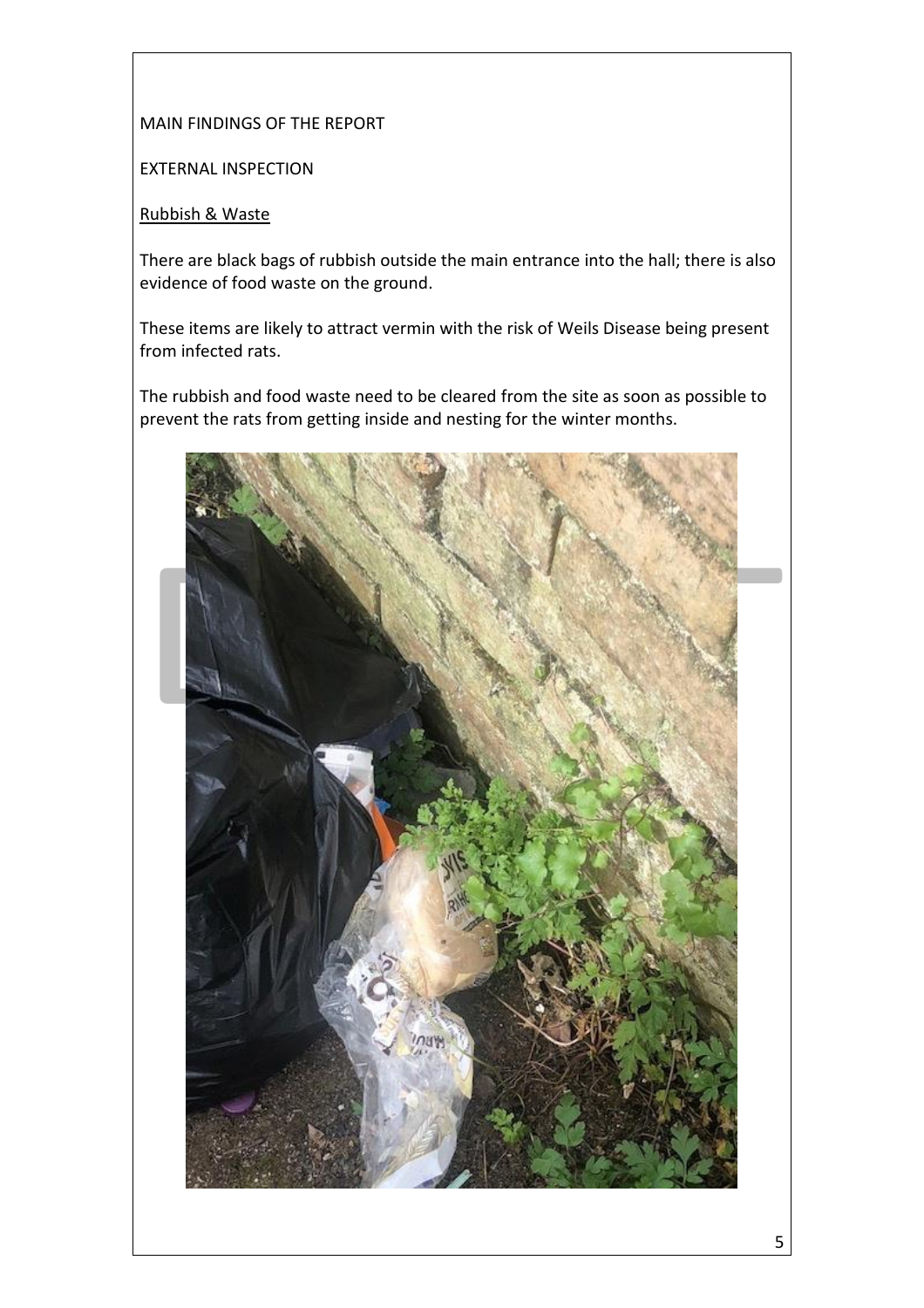## Asbestos slate

There is a broken piece of slate that appears to be asbestos-cement leaning against the external wall immediately outside the main door to the property.

This needs to be disposed of as hazardous waste in accordance with the Control of Asbestos Regulations 2002

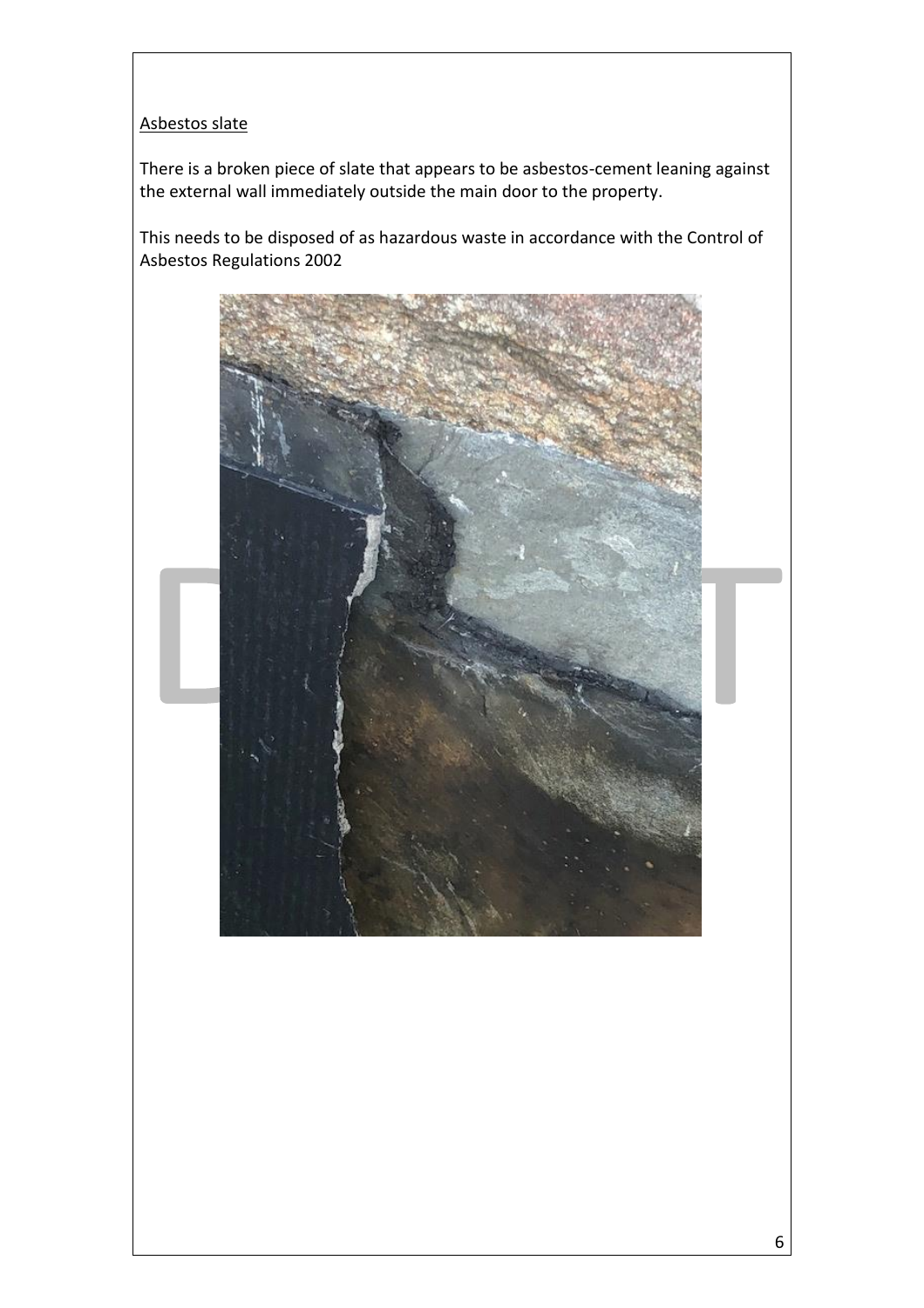#### INTERNAL INSPECTION

#### Fire arrangements

The extinguishers provided in the building do not appear to have been tested or serviced for several years (? 2014)

Extinguishers need to be tested annually to ensure that they will function when required and signs need to be displayed showing the use of the particular extinguisher.

The fire exits from the building are suspect.

- \* The one from the main hall used for basketball has a notice displayed stating that the fire door is broken and must not be used
- \* The front doors of the former chapel are obstructed meaning that a speedy exit is not possible
- The exit from the area with the food bar is in poor condition and is held in place with a bolt. The bolt must be withdrawn when the hall is in use to allow persons to evacuate quickly, but the door itself needs to be checked as it appears to be loose on its hinges.

A fire management procedure must be in place and persons trained on actions to take in case of fire.

# Asbestos-containing materials

In addition to the asbestos-cement time seen outside the main door, there are other suspected materials within the structure that need to be checked. The artex ceiling is likely to contain asbestos, due to the age of the building and the likely period in which it was applied.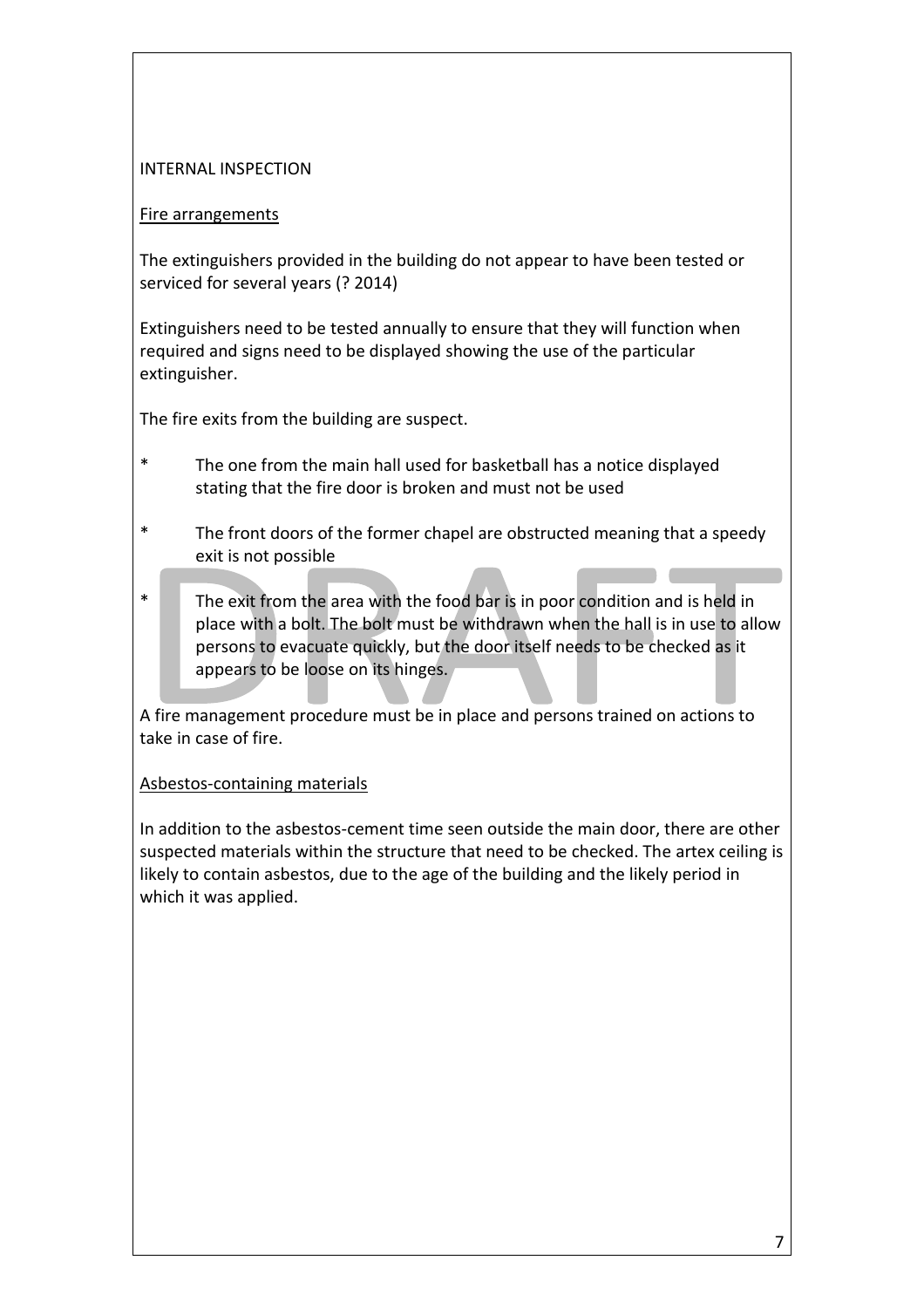

Asbestos is highly dangerous to the health of persons and so it is essential that these items are not disturbed when fibres are likely to be released

We suggest that an asbestos survey is undertaken to identify materials that contain asbestos so that a decision can be made as to how to manage the asbestos.

## Electrical system and electrical appliances

There does not appear to be any recent tests or inspections on the main system or the appliances used within the youth club.

It is essential that regular checks are made to ensure that the equipment is in good condition and is safe to use.

For example, the electric fire that is used in the bar area appears to be in poor condition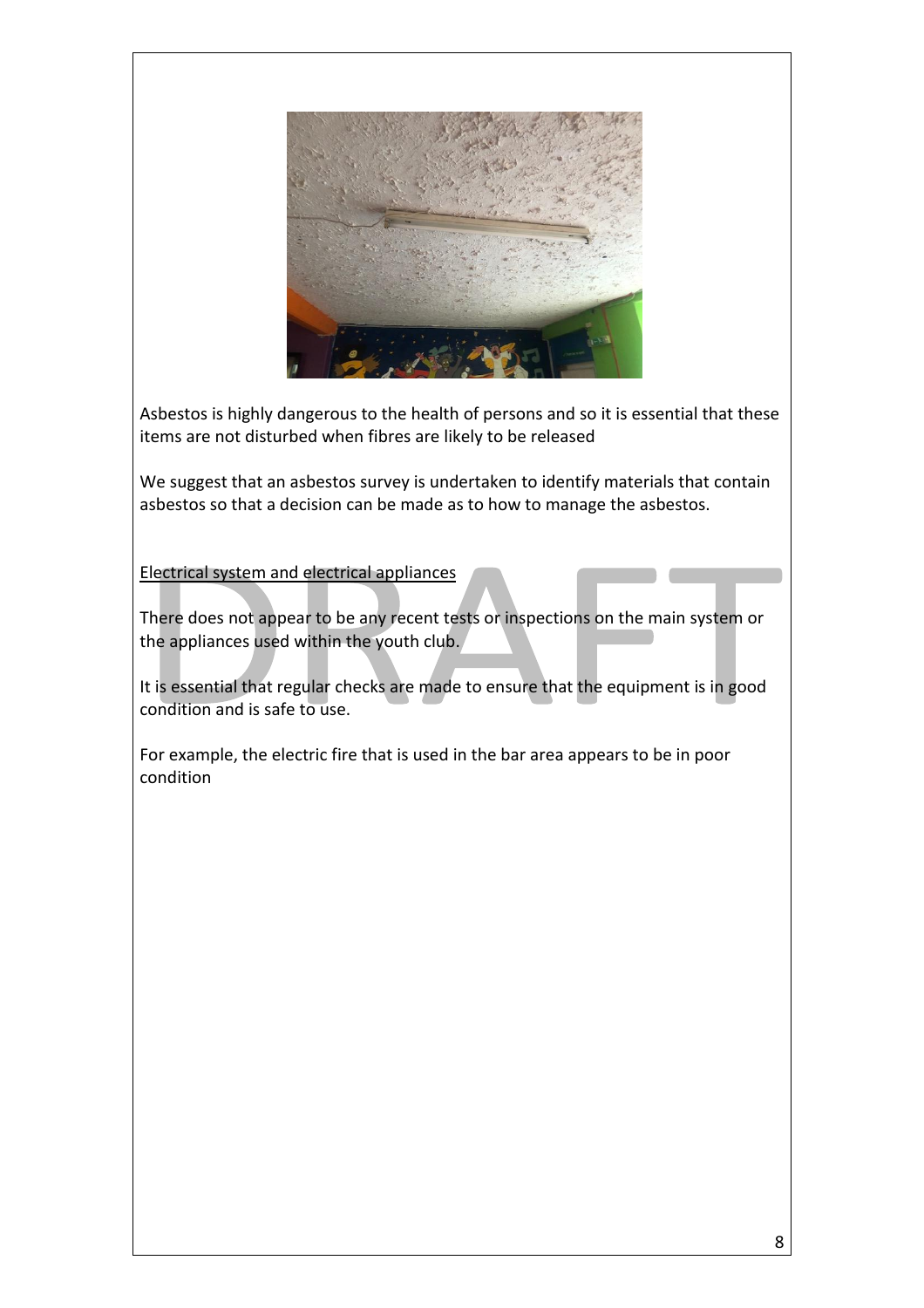

#### **Pigeons**

There is evidence that pigeons have been getting into the building. I understand from the Council that roofwork has been undertaken to repair holes and replace missing slates.

The furniture on the first floor shows signs of bird droppings and there is a dead pigeon in one of the first floor rooms.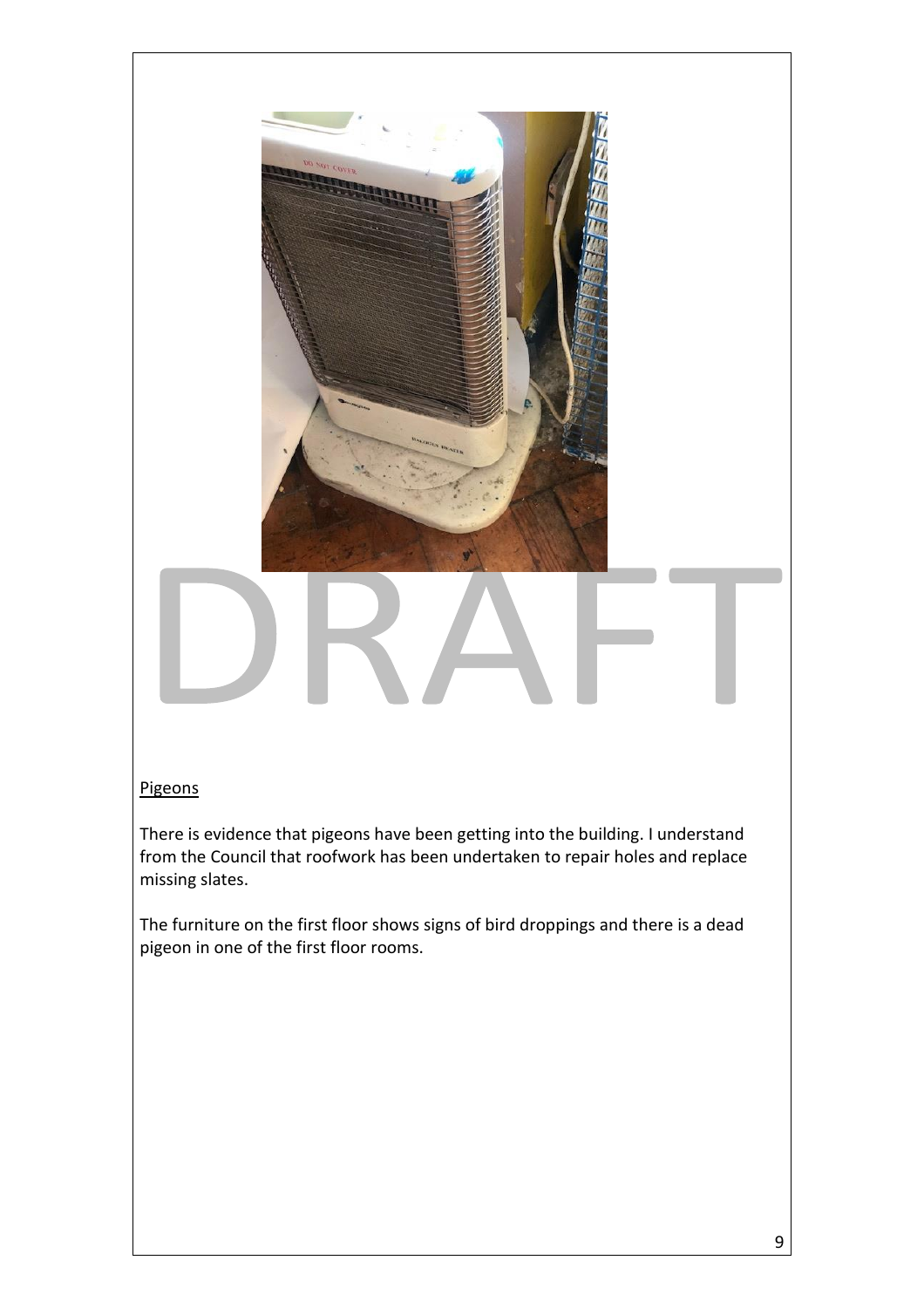